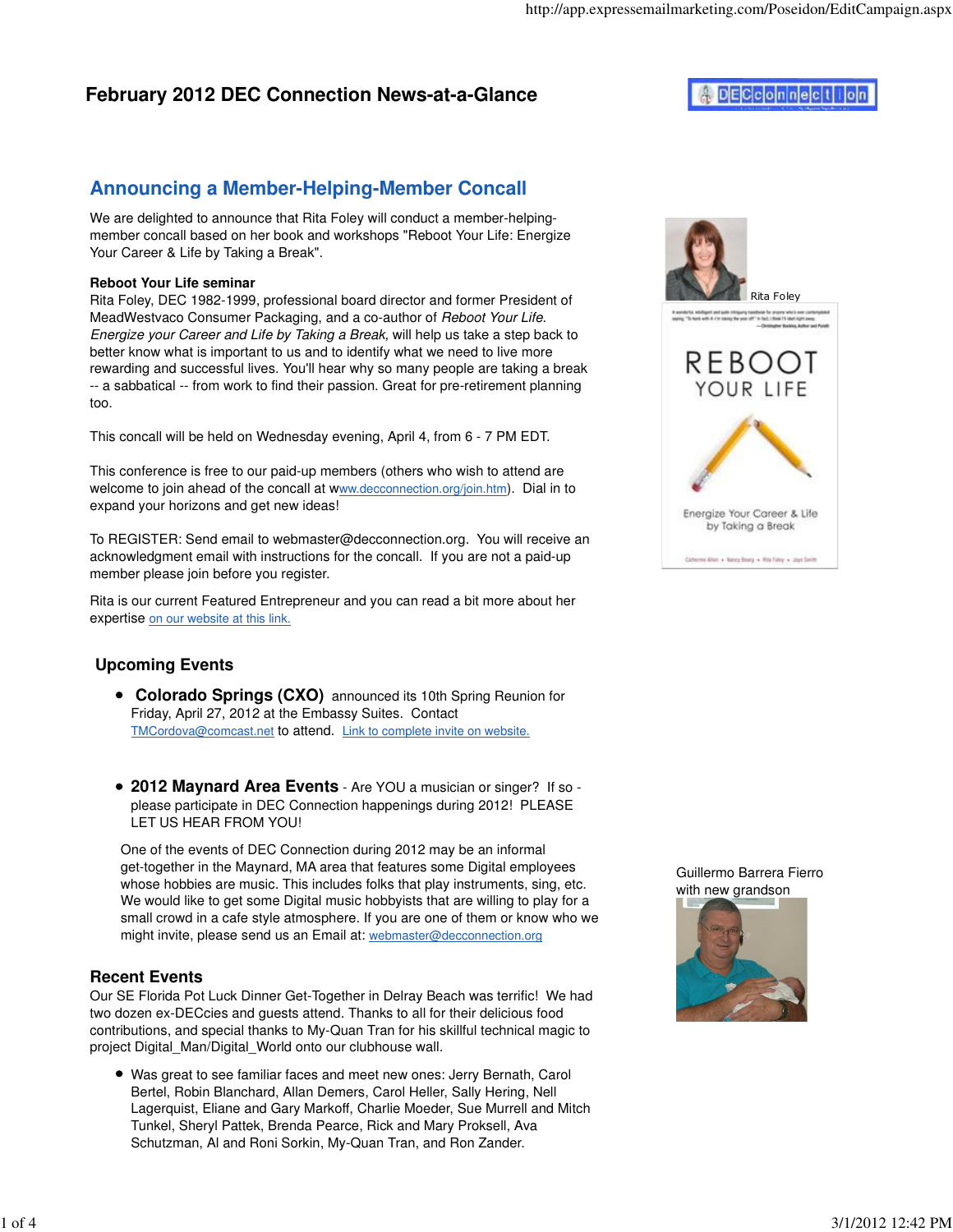Congratulations also to Guillermo Barrera Fierro who had planned to attend, but those plans were pre-empted by the arrival of his first grandson! Photo at right.

#### **Update on Digital\_Man/Digital\_World PBS Documentary**

The KO/Digital documentary premiered on PBS station WFYI in Indianapolis in February, now planning to be rolled out to affiliated PBS stations during June.

A number of pre-release DVDs are available by emailing Dan Tymann, VP of Gordon College at dan.tymann@gordon.edu. Those who wish can make a contribution to the college at this link: https://www.gordon.edu/kenolsengift



# DEC Connection Membership News:

## **Welcome New and Returning Members**!

**Renewing Members:** John Allen, Joanne Andrews, Fred Balfour, Ernie Bauer, Sue Baust, Hal Berenson, Carol Bertel, Jon Braley, Brandvold, Bob Brownson, Nicole Burkel, Jack Burness, Ken Chernack, Barbara Cochrane, Walt Colby, Mary Cozma, Rob Dandrade, John Ehrhardt, Carol Ehrlich, Steve Elmore, Will Emerson, Marce Enright, Ray Ferrara, Elizabeth Field, Rod Flakes, Rita Foley, Janice Frampton, John Friedrich, Ellie Gadomski, Martha Goodwine, Ray Graber, Jim Higgins, Ron Hill, Lyle Hughes, Sam Hutchinson, Marilyn Jenney, Fred Kulas, Lois Levick, Dave Levy, Maurice Marks, Ingolf Marzenski (Germany), Suresh Masand, Charlie Merrill, Charlie Moeder, Jack Moore, Jean Nagle, Dick Nixon, Joe Oleksak, Jack Pinder, Tom Porcher, Andy Puchrik, Jane Puffer, Andy Puchrik, Phil Reimann, Mike Renzulli, Dan Riordan, Liz Robertson, Michele Rosen, Rene Roy, Will Sherwood, Ellen Simarano, Van Smick, Joel Smith, Rini Sofka, Margaret Stashluk,, Elizabeth Strong, Alex Tellert, Linda Trafton Fraser, Bob Travis, John Trubiano, Vic Valente, Peter Vatne, Phil Viscomi, Don Vonada, Ken Vonasek, Steve Webber, Steve Wells, Don Yelton

**New Members:** Susan Charity (Ireland), Lisa Moore, Bill Schaepe, Rhoda Schwarz

## **About DEC Connection Local Chapters**

Many of you might not realize that our local chapters are started by member volunteers. If you are interested in meeting other ex-DECcies nearby, consider calling an informal meeting at the local library or pub to see if there is sufficient interest - it doesn't have to be ambitious; an occasional meeting is fun, and you might meet new friends who share your values. Members can generate lists of other members by geographic area using the Member Service Center - use the 3-digit zip search. Email webmaster@decconnection.org for help.

#### **DEC Connection Member NewsBytes**: send yours to

webmaster@decconnection.org. See our new NewsByte archive page.

We had a great response with NewsBytes from our renewing members, so some of these notes will appear in future issues - thanks all for keeping us up-to-date!

- From **Sandra Cooper**: My retirement years have been spent traveling Florida, Georgia, and Tennessee in our 36' Winnebago - Adventurer. We mostly stay at State Parks and Disney's Fort Wilderness Resort. The Alaskan tour/cruise, last year, was the best cruise we have ever taken. So, I guess we are always looking for new adventures. If DEC Connection organizes a cruise, I would love to hear about it. slcooper@tampabay.rr.com
- **Dr. Margaret Britt** (DEC 1974-1994) continues to teach in the MBA program at Mount Vernon Nazarene University in Mount Vernon, Ohio. She also vacations at her home in Florida. meje7@aol.com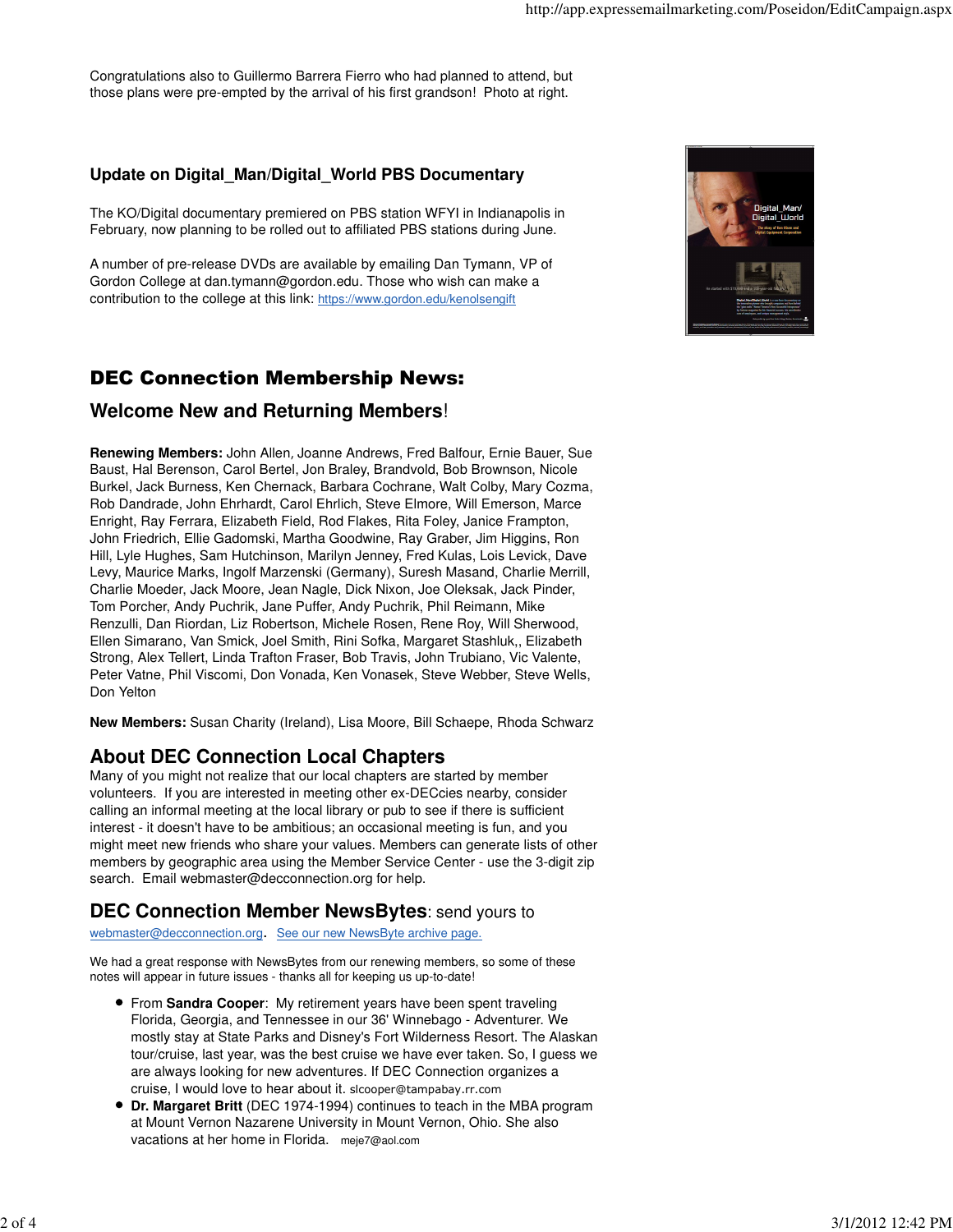- **From Ed LoTurco**: Retired from my own Consulting Business and continue as Lexington High School Track & Field Coach. Preparing for my 10th year riding for the Pan Mass Challenge (PMC) while enjoying time with family and travel. eloturco@verizon.net
- From **Bob Glorioso**: Dee and I are spending the heart of the winter at our little condo in Florida before returning to Stow to sing in the Sounds of Stow Festival Chorus and Orchestra's winter concert on March 18. Thanks to some of the technology we pioneered at DEC, I am able to keep up with my BOD and technical consulting work while watching Manatees swim by. Bob & Dee Glorioso, Riviera Beach, FL. rglorioso@comcast.net
- From **Joel Smith**: Retired for the third time in 2007. The first was from DEC in '92 (SERP). Currently looking for an at home business. smith\_j\_f@yahoo.com
- From **Ray Ferrara**: Does any one know where Ken Gordon, the former head of DSTAR, is located? I have run across a new type of database that is self-defining and want to discuss it with him. rferrara@rbmtechnologies.com
- From **John Friedrich**: I am currently with Dell's Nashua Design Center (NDC) [formerly ZKO2] functioning as a Global Supplier Quality Management Sr. Advisor A.K.A. Supplier Quality Engineer. Joined what was the EqualLogic a start-up in the iSCSI storage array space in 2007 and was quickly acquired by Dell. Nice to see the rest rooms still had the chalkboards in them. This year they may call me a Global Operations Engineer, and responsibilities shifting accordingly. Connections on LinkedIn and Facebook. johnfriedrichjr@gmail.com
- From **Gary Piel** in Colorado Springs CO: I am enjoying retirement, traveling some, and occasionally (although lately more frequently) driving cars around Colorado for Hertz Rental Car Co. p\_gp372107@msn.com
- From **Kathy Chapman**: I'm a patent attorney at the Naval Research Lab, working on software patents. Wouldn't be able to do this job without my engineering experience at DEC. But more than that, DEC taught me how the workplace should be, it was a paradigm shift kind of place, the rest of the world will eventually catch up, I hope. chapman.kathy@gmail.com

We have more NewsBytes and will continue next month... send YOURS in!

# **TECHNICAL guru needed!**

We received Email from **Jim "JR" Harris**, who has a Digital **Alpha Personal Workstation 500a** that has obviously been upgraded to an au that he is working to get get Linux/BSD installed on.

- Do you know where I can get technical information about this machine? Particularly information on the CPU dip switch settings, the diagnostic LEDs and such.
- Do you know what are "the best" or preferred Linux/Unix/BSD systems to run on the Alpha PWS au series? (Or what others have used, and know works?) Preferably something that is still being maintained for the Alpha.
- Do you know what the maximum usable IDE hard drive is? (None of the doc's I have seen reference anything larger than 6 gigs, however I strongly suspect that larger IDE drives probably did not exist at that time.

Any help would be be gratefully appreciated. 508-595-9382 jimrh@charter.net

**DEC Stories** - send yours to webmaster@decconnection.org

# **Sad News Department:**

We are very sad to report that John Loether, Digital sales trainer extraordinaire, is gravely ill at a nursing home in Worcester. His family invites letters and cards from old friends and co-workers, which he will probably not be able to acknowledge, but would appreciate receiving. He does not have email. His new contact information is: Spring Valley Care c/o John Loether Room 215



er Communication (1996) and the United States of the United States of the United States of the United States of the United States of the United States of the United States of the United States of the United States of the U